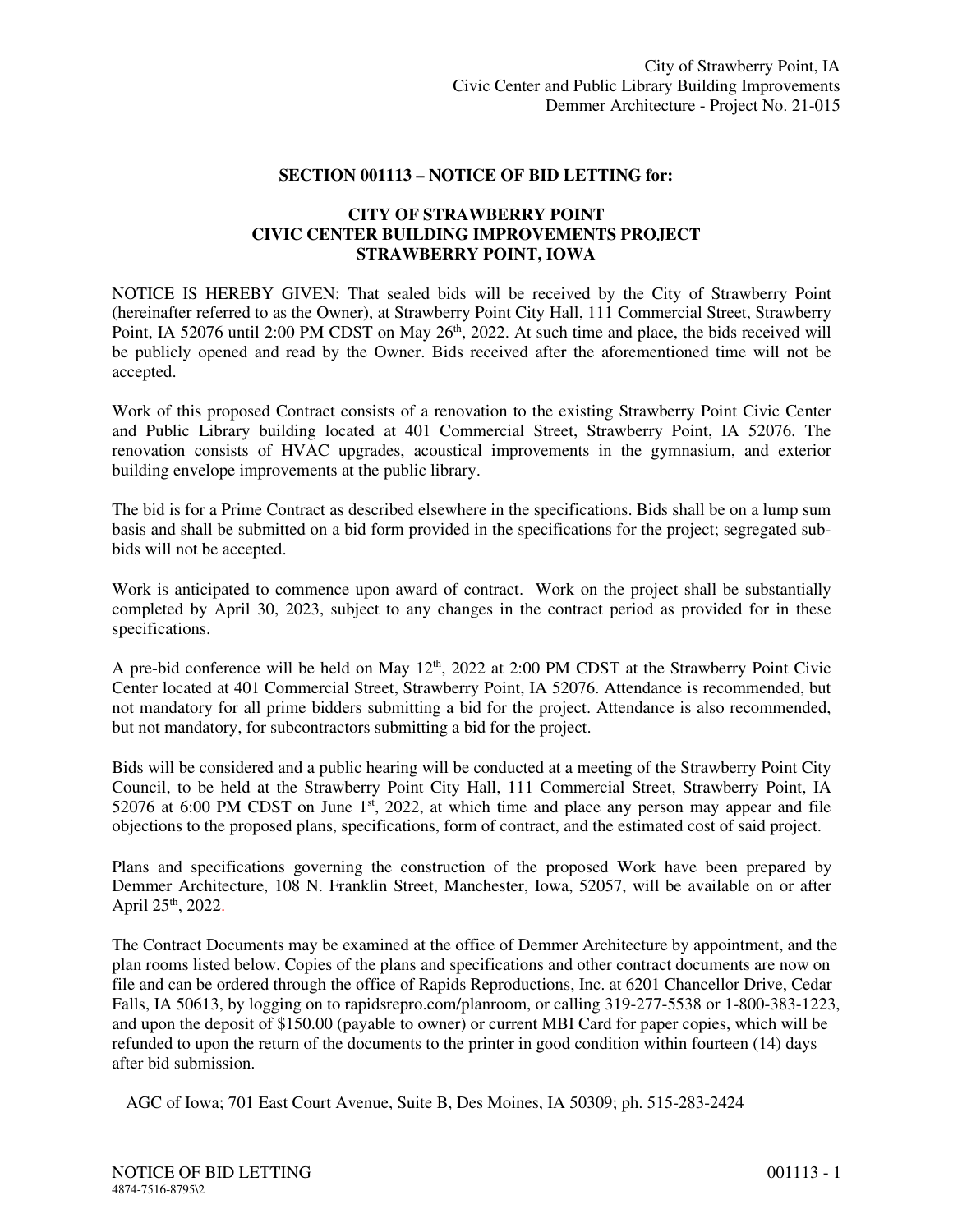Beeline + Blue; Attn: McGraw Hill Plan Room; 2507 Ingersoll Avenue; Des Moines, IA 50312. Dodge Data and Analytics; ph. 877-784-9556; http://dodgeprojects.construction.com iSqFt; ph. 800-364-2059; www.isqft.com Lacrosse Builders Exchange, 709 Gillette St., Lacrosse, WI. 54602, 608-781-1819 Master Builders of Iowa, 221 Park St. Des Moines, IA, 50306, 515-288-8904; Construction Update Online Plan Room Rapids Reproductions, 6201 Chancellor Drive, Cedar Falls, IA 50613. PH: (319) 277-5538 / 800-383- 1223

An Intent To Comply With Section 3 Requirements Form is included in the project manual and must be completed, signed, and attached to the Contractor's Bid Form when submitting a bid for the Project.

Bid security in the amount of 5% of the total bid in the form of certified check, credit union share draft, or surety bond written on an original AIA Document A310, Bid Bond is required for this project. The successful bidder will be required to provide surety Performance and Payment Bonds in an amount equal to one hundred percent (100%) of the Contract Sum. The surety providing bonds must have an (A-) A.M. Best rating or better or be listed on the U.S. Department of Treasury listing of approved sureties (Department Circular 570). The cost of the Bonds shall be included in the Contract Sum.

By virtue of statutory authority, a preference will be given to products and provisions grown and produced within the State of Iowa and to Iowa domestic labor, provided that the award of the contracts will be made to the lowest responsive, responsible Bidder, which shall be without regard to state or local law whereby preference is given on factors other than the amount of the bid.

Monthly estimates will be paid to the contractor as the work progresses in amounts equal to ninety-five per cent (95%) of the contract value of the work completed during the preceding calendar month, including the actual cost (exclusive of overhead or profit to the contractor) of materials and equipment of a permanent nature to be incorporated in the work and delivered to and stored at the job site. Such monthly payments shall in no way be construed as an act of acceptance for any part of the work, partially or totally completed. Final payment of the remaining amount due the contractor will be made no earlier than thirty-one (31) days from the final acceptance of the work by the Owner, subject to the conditions and in accordance with the provisions of Chapters 26 and 573 of the Code of Iowa.

Sales Tax. Iowa sales tax will not be paid on materials purchased for this project. The Owner will issue sales tax exemption certificates for the project.

This project requires federal prevailing wage rates.

The Owner hereby reserves the right to reject any or all bids and to waive informalities and irregularities and to accept the lowest responsive and responsible bid.

SECTION 3 language for procurement documents and contracts

A. The work to be performed under this contract is subject to the requirements of Section 3 of the Housing and Urban Development Act of 1968, as amended, 12 U.S.C. 1701u (Section 3). The purpose of Section 3 is to ensure that employment and other economic opportunities generated by HUD assistance or HUD-assisted projects covered by Section 3, shall, to the greatest extent feasible, be directed to low- and very low-income persons, particularly persons who are recipients of HUD assistance for housing.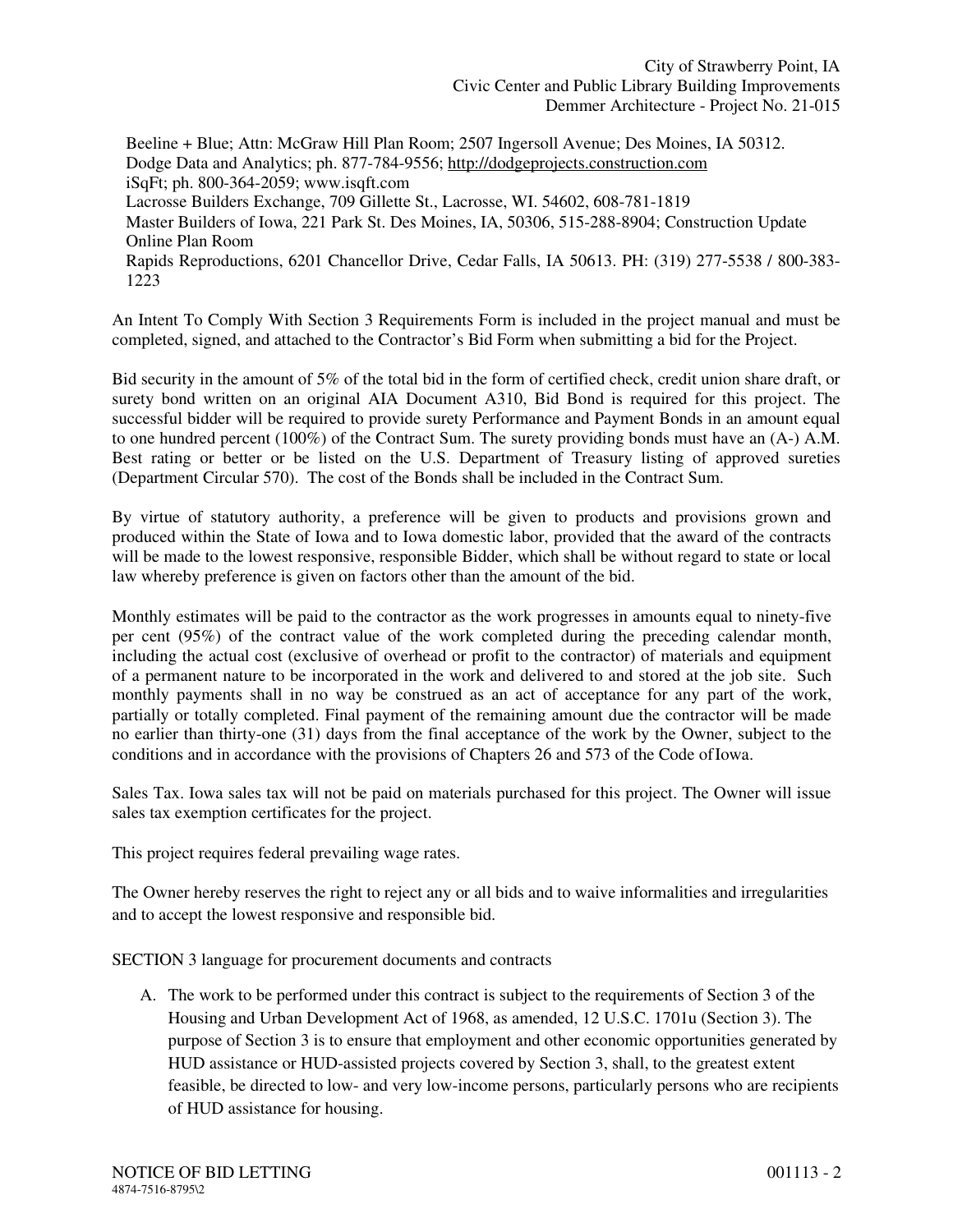- B. The parties to this contract agree to comply with HUD's regulations in 24 CFR part 75, which implement Section 3. As evidenced by their execution of this contract, the parties to this contract certify that they are under no contractual or other impediment that would prevent them from complying with the part 75 regulations.
- C. The contractor agrees to post copies of a notice advising workers of the Contractor's commitments under Section 3 in conspicuous places at the work site where both employees and applicants for training and employment positions can see the notice. The notice shall describe the Section 3 preference, shall set forth minimum number and job titles subject to hire, availability of apprenticeship and training positions, the qualifications for each; and the name and location of the person(s) taking applications for each of the positions; and the anticipated date the work shall begin.
- D. The contractor agrees to provide written notice of employment and contracting opportunities to all known Section 3 Workers and Section 3 Businesses.
- E. The contractor agrees to employ, to the greatest extent feasible, Section 3 workers or provide written justification to the recipient that is consistent with 24 CFR Part 75, describing why it was unable to meet minimum numerical Section 3 worker-hours goals, despite its efforts to comply with the provisions of this clause.
- F. The contractor agrees to maintain records documenting Section 3 Workers that were hired to work on previous Section 3 covered projects or activities that were retained by the contractor for subsequent Section 3 covered projects or activities.
- G. The contractor agrees to post contract and job opportunities to the Opportunity Portal and will check the Business Registry for businesses located in the project area.
- H. The contractor agrees to include compliance with Section 3 requirements in every subcontract for Section 3 projects as defined in 24 CFR part 75, and agrees to take appropriate action, as provided in an applicable provision of the subcontract upon a finding that the subcontractor is in violation of the regulations in 24 CFR part 75. The contractor will not subcontract with any subcontractor where the contractor has notice or knowledge that the subcontractor has been found in violation of the regulations in 24 CFR part 75.
- I. The contractor will certify that any vacant employment positions, including training positions, that are filled (1) after the contractor is selected but before the contract is executed, and (2) with persons other than those to whom the regulations of 24 CFR part 75 require employment opportunities to be directed, were not filled to circumvent the contractor's obligations under 24 CFR part 75.
- J. The contractor will certify that they have followed prioritization of effort in 24 CFR part 75.19 for all employment and training opportunities. The contractor will further certify that it meets or exceeds the applicable Section 3 benchmarks, defined in 24 CFR Part 75.23, and if not, shall describe in detail the qualitative efforts it has taken to pursue low- and very low-income persons for economic opportunities.